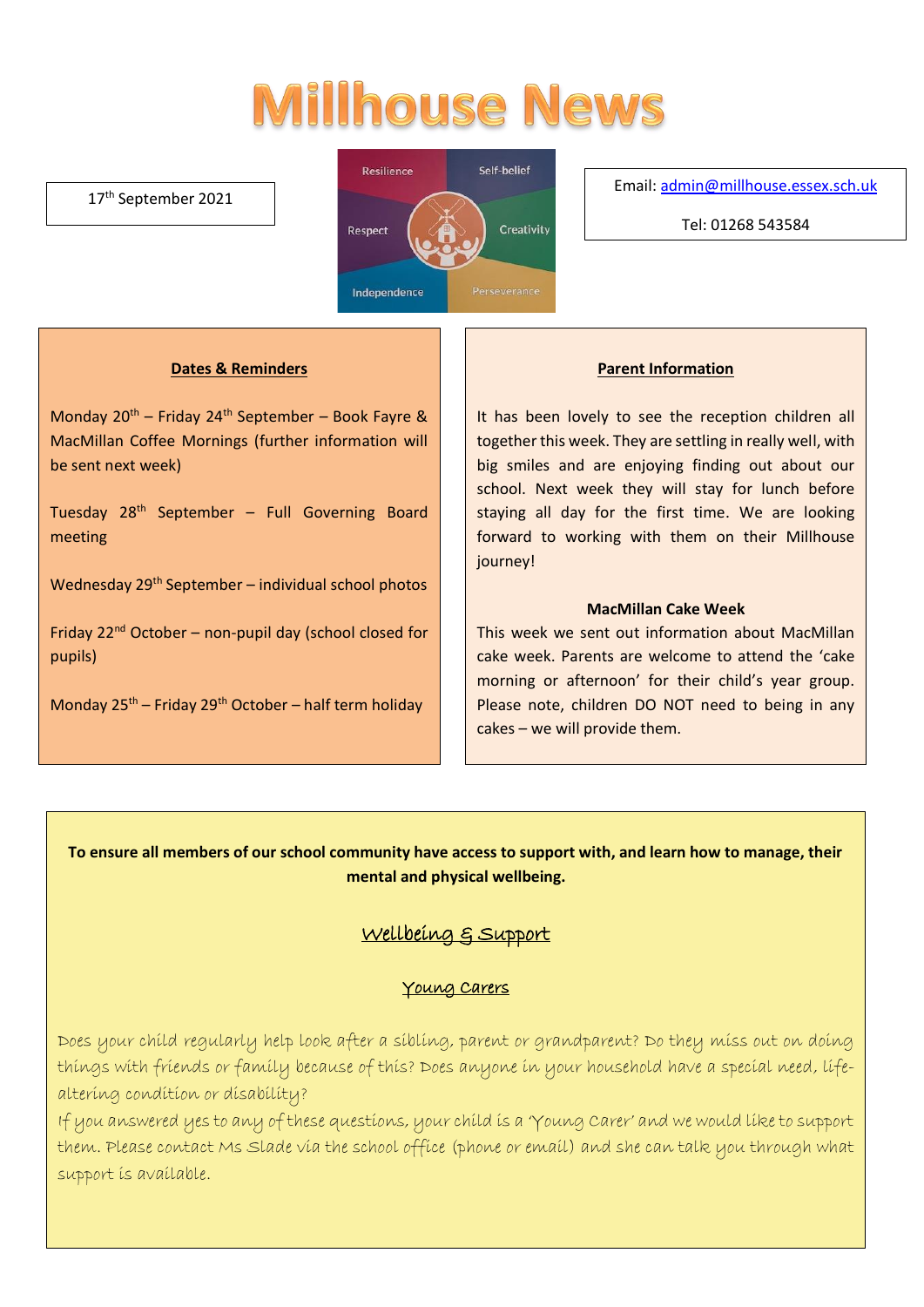# **To increase access to and improve provision of reading for all children**

## **Reading**

Next week our Book Fayre will be open! Please come along during the cake morning / afternoon times for your child's year group and have a look through the books. The more books we sell, the more books we are able to buy for the school!

If you are not able to come to the coffee & cake events, the book fayre will be available to visit on Firday after school, on the playground (weather permitting).

#### **Essex Library Service**

Is your child a member of the library? We are really lucky that we have 5 libraries in Basildon (Laindon, Basildon town centre, Pitsea, Vange and Fryerns) and they are free to join. The libraries not only lend books in the traditional sense, but offer e-books and audio books, online services, homework help, internet support and much more. Click on the link below to find out more:

<https://libraries.essex.gov.uk/>

**To enhance children's motivation and their ambition for their futures.** 

# **Inspiring Tomorrow's Generation, Today**

### **Secondary School Applications**

The portal is now open for parents to apply for secondary school places for children currently in Year 6. All applications must be made online using the following link: [https://www.essex.gov.uk/apply-for](https://www.essex.gov.uk/apply-for-a-secondary-school-place)[a-secondary-school-place](https://www.essex.gov.uk/apply-for-a-secondary-school-place) .

Tips for parents:

- Look online for the open evenings and visiting times for local secondary schools.
- Visit more than one school every school is different and will suit children in different ways.
- Try to visit during the school day get a feel for how it really is (any time off to do this is authorised by us as long as we know about it).
- Think about what your child needs some schools specialise in different subjects, some have better emotional wellbeing support, some are bigger or smaller. It really is important to choose a school where your think your child will do best at.
- Put more than one school on your application. If you only put one and you don't get a place, you will be placed in the nearest school with spaces rather than your  $2^{nd}$  or  $3^{rd}$  choice (and sometimes this can be quite far away).
- Make sure you submit your application by **31st October 2021,** otherwise your child may not be allocated a secondary school for September.